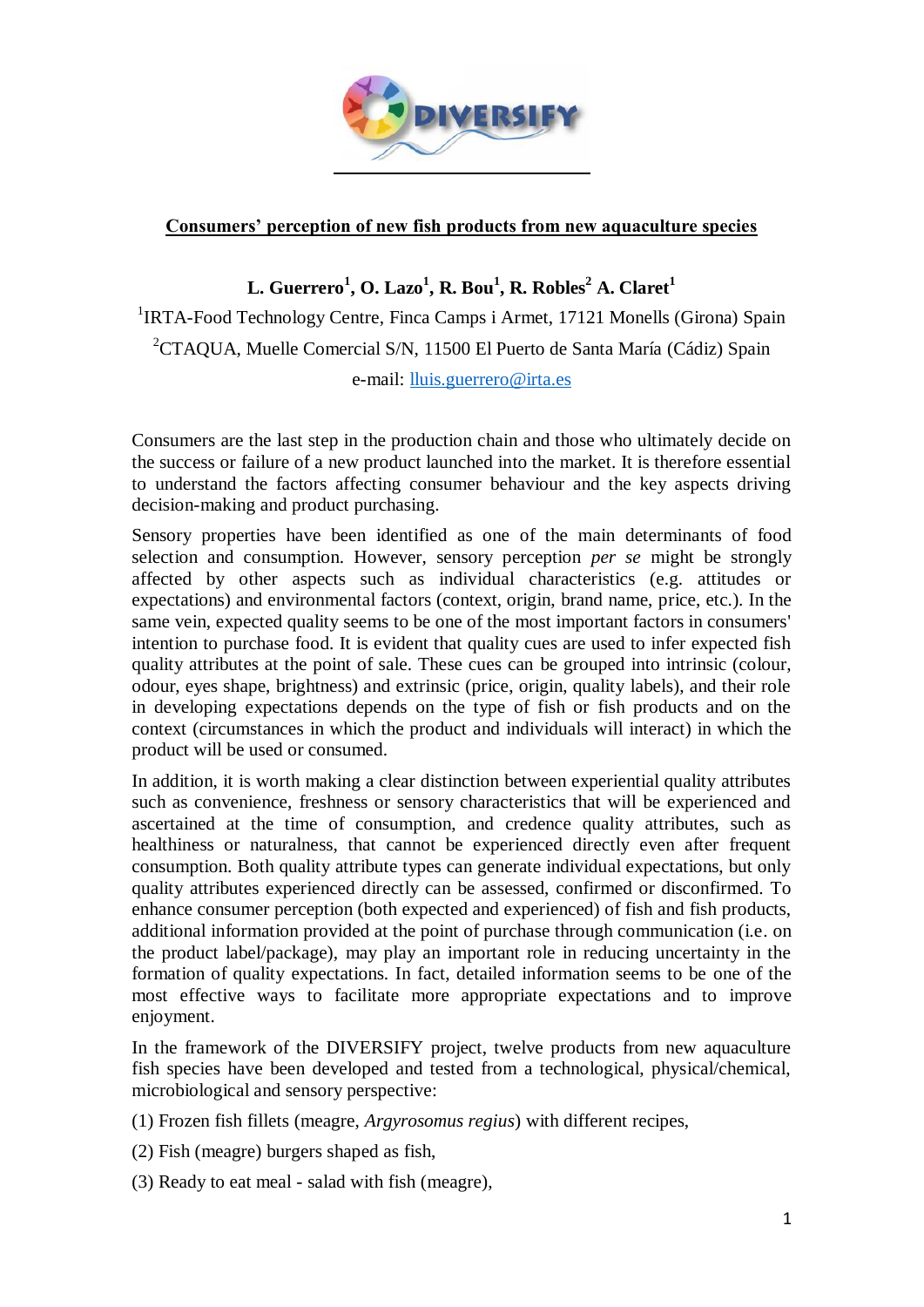(4) Fresh fish fillet (pikeperch, *Sanders lucioperca*) with different "healthy" seasoning and marinades,

(5) Ready-made fish (pikeperch) tartar with additional soy sauce,

(6) Fish (pikeperch) spreads/pâté,

(7) Thin smoked fillets (grey mullet, *Mugil cephalus*),

(8) Ready-made fish fillets (grey mullet) in olive oil,

(9) Fresh fish fillet (grey mullet) with different "healthy" seasoning and marinades,

(10) Frozen fish fillet (greater amberjack, *Seriola dumerili*) that is seasoned or marinated,

(11) Ready-made fish (greater amberjack) tartar with additional soy sauce

(12) Fresh fish steak (greater amberjack) for grilling in the pan.

These products were selected from a pool of 41 concepts based on their different degree of technological complexity and processing and taking into account the appropriateness for each of the species under study.

Intrinsic (sensory properties) and extrinsic characteristics (information provided) of the selected products/concepts were assessed by consumers in five countries (France, Germany, Italy, Spain and UK), thus focussing in both experiential and credence quality attributes. One hundred participants were recruited in each of the five selected countries according to the following criteria: regular fish consumers (farmed and wild), evenly distributed by age and gender and without any food allergy or food intolerance. Purchase probability (willingness to buy) was also evaluated in order to estimate those aspects having a major impact on the individuals' buying intention. Extrinsic properties were evaluated for the twelve developed new products meanwhile, for practical reasons, intrinsic attributes were only assessed for 6 of them  $(2)$  Fish burgers shaped as fish,  $(3)$ Ready to eat meal - salad with fish -, (6) Fish spreads/pâté, (7) Thin smoked fillets, (8) Ready-made fish fillets in olive oil and (12) Fresh fish steak for grilling in the pan). Figure 1 shows two of the selected products for tasting.

Products with a lower degree of processing were those who generated higher expected acceptance. Consumers involved in the present study were selected based on their regular consumption of fish (wild or farmed). This recruitment procedure could explain the higher preference for those products having the genuine sensory properties of fish, without any interference. Probably, products having a higher degree of processing would be more appropriate for consumers who do not like fish because of its taste, presence of bones, odour, etc. In these cases, the existence of different processed alternatives could be a good solution for those individuals looking for a more convenient and less "fishy" product. In general, and despite of the lower expected liking for the processed products all of them were perceived positively. Hamburger and fish pâté were the two products that were worst perceived regarding the presence of additives and naturalness. Grilled fillet was in all cases the best perceived product in agreement with its higher expected acceptance. The most important parameter affecting liking expectations was the expected taste of the product. Health, nutritional and wellbeing related issues were relevant as well in order to increase individuals' expectations, but to a lower extent. These findings seems to indicate that, in general, consumers are unwilling to sacrifice taste by an improvement in health or functional properties. In a general sense, the perception of these products was similar across countries.

Once the product was blind tested, the most preferred product was the grilled fillet and the least appreciated the fish pâté in agreement with the previously reported expected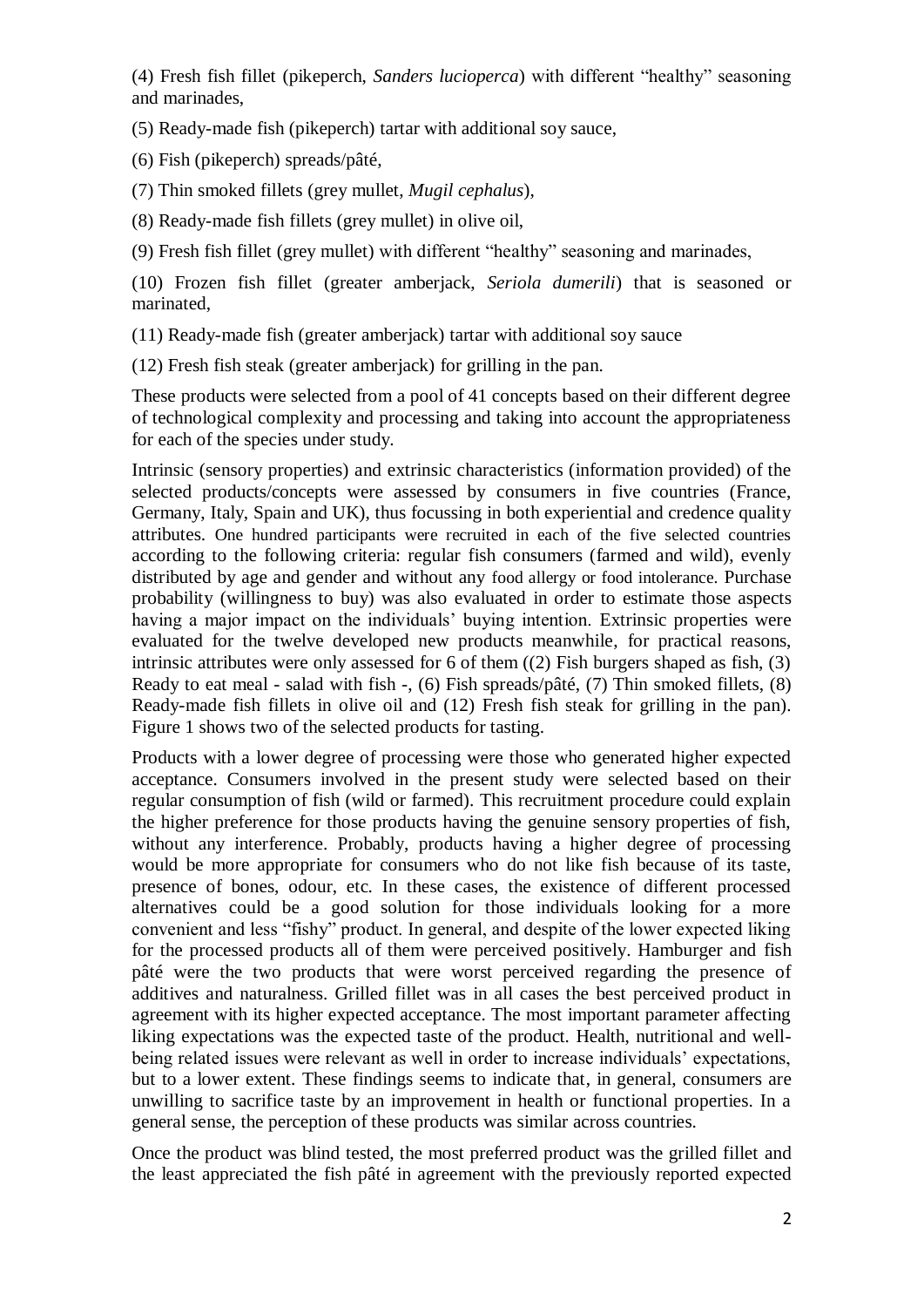liking. The same pattern was observed in all the studied countries with the sole exception of Spain, where the least preferred product was the fish salad. The acceptability results obtained confirm those previously reported regarding consumers' expectations, and also seems to indicate a tendency to prefer the low processed fish products; although, fish hamburgers were the product that most improved their valuation compared to their expected liking. Based on the segmentation analysis carried out, all the selected fish product assessed in the present study seems to have a specific niche within the European market.



**Figure 1. Example of two of the selected products for tasting: (A) salad with fish (meagre) and (B) fresh fish steak for grilling in the pan (greater amberjack).**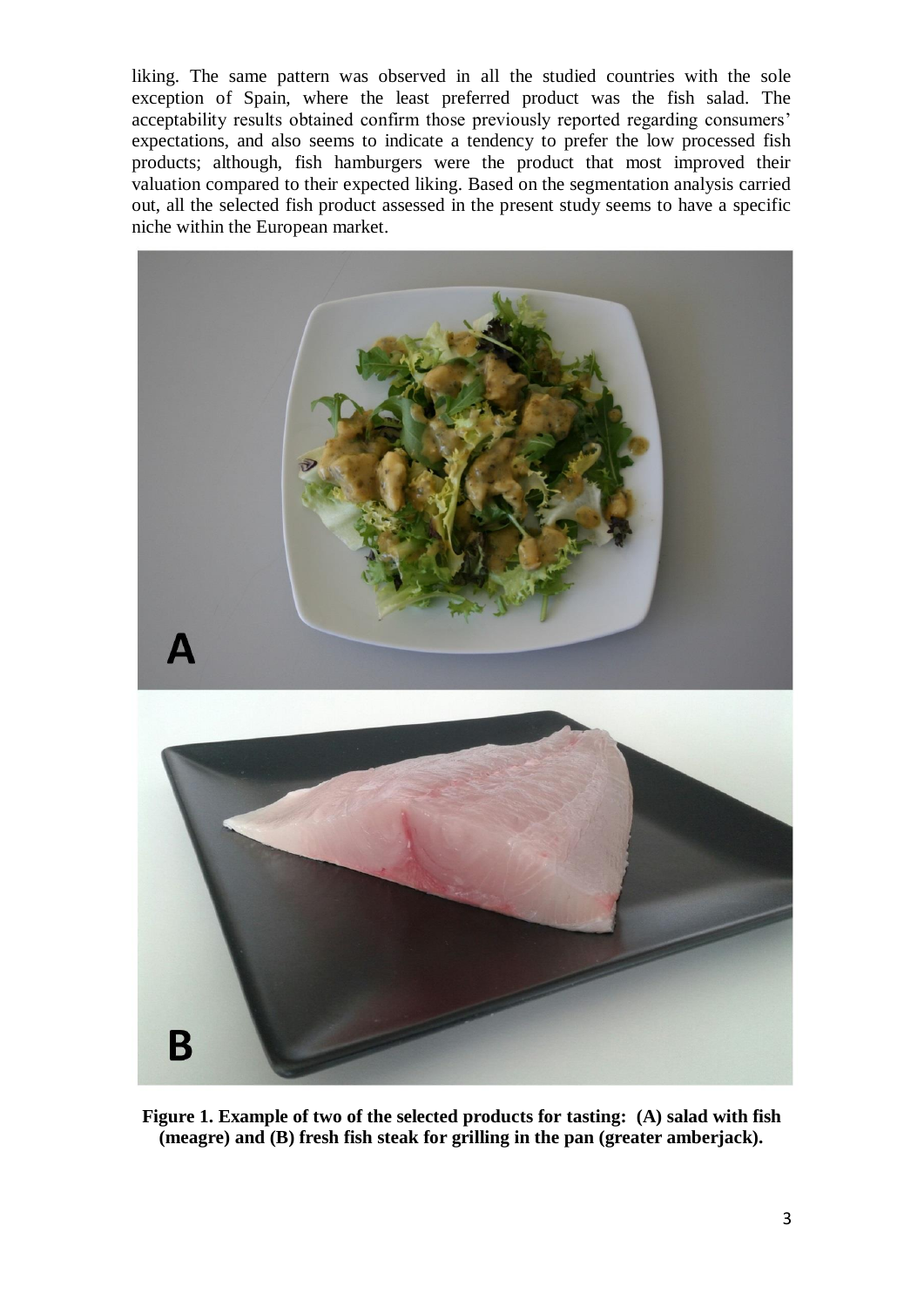Even though the different products were perceived similarly in the different locations regarding the acceptability ratings, they were described in a clearly different way when dealing with the main intangible dimensions that might define them (taste, convenience, environmental impact, etc.). Generally speaking, the sensory dimension seems to have an important contribution to the overall acceptance of the product (Figure 2) and to its purchase probability. Importantly, the stimulating character of the product also seems to play an important role. On the contrary, it is worth mentioning the case of the environmental friendly character of the products that was always irrelevant. The most plausible explanation for this finding is that most of the different products assessed included in their description "sustainably produced" or "produced in an environmentally sustainable way", which could have minimised the perceived differences between products. In any case, noticeable differences between products regarding environmental friendliness were observed, especially in UK and Germany.



**Figure 2. Semantic profiles obtained for the pooled data set (5 countries).**